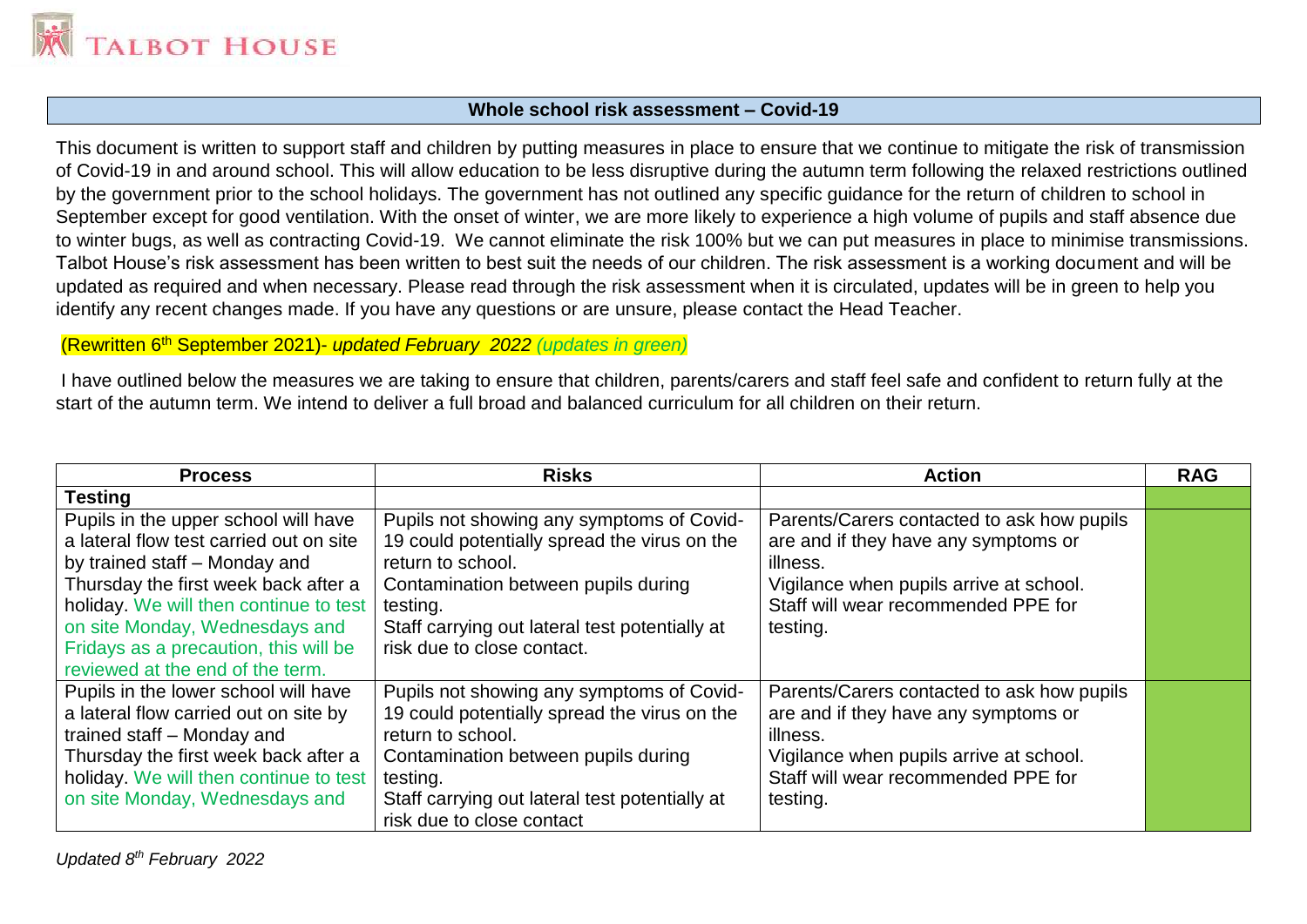

| Fridays as a precaution, this will be      |                                               |                                               |  |
|--------------------------------------------|-----------------------------------------------|-----------------------------------------------|--|
| reviewed at the end of the term.           |                                               |                                               |  |
| All staff to carry out a lateral flow      | Those staff who have opted not to self-test.  | Ensure staff have plenty lateral tests        |  |
| test at home at least 3 days before        |                                               |                                               |  |
| the return to school and then again,       |                                               |                                               |  |
| either the previous night or the           |                                               |                                               |  |
| morning of the return to school.           |                                               |                                               |  |
| (New guidelines means that key             |                                               |                                               |  |
| workers should test daily for a            |                                               |                                               |  |
| period of 5 weeks $-17$ <sup>th</sup> Jan) |                                               |                                               |  |
| Briefing to staff on the return to         | Staff missing the briefing (part time staff). | Brief all staff on the day of their return.   |  |
| school regarding the updated school        |                                               |                                               |  |
| risk assessment.                           |                                               |                                               |  |
| Staff who have a positive lateral test     | False negative lateral test                   | Staff to ensure they are following the        |  |
| should contact school/line manager         | False positive lateral test                   | guidelines on taking a lateral flow test.     |  |
| and start their 5 day isolation period,    |                                               | The PCR test will be the decisive result      |  |
| they can take a lateral test on day 5      |                                               |                                               |  |
| and day 6 if both are negative they        |                                               |                                               |  |
| can return to work. If positive staff      |                                               |                                               |  |
| can continue to take lateral test until    |                                               |                                               |  |
| two negative or 10 days, whichever         |                                               |                                               |  |
| comes first. If you have symptoms          |                                               |                                               |  |
| the expectation is to book a PCR           |                                               |                                               |  |
| test and isolate.                          |                                               |                                               |  |
| Parents/carers who inform us of a          | False negative lateral test                   | Advice parents/carers                         |  |
| positive lateral test for their child      | False positive lateral test                   |                                               |  |
| Parents/carer who inform us their          | Risk of spreading Covid within school         | We ask that parents/carers contact the        |  |
| child is a close contact of a positive     |                                               | school for advice on the next steps.          |  |
| <b>PCR</b> test                            |                                               | Recommend daily testing for 7 days, if        |  |
|                                            |                                               | symptoms then book a PCR test                 |  |
| Lateral flow testing at home is            | Impact on learning if carried out in school   | We are happy to carry out lateral testing in  |  |
| advised for the remainder of the           | Parents/carers unable to carry out lateral    | school on the arrival of pupils if the parent |  |
| term, unless an outbreak occurs or         | testing at home.                              | would prefer us to. This will vary from twice |  |
| we deem necessary.                         |                                               | per week or 3 times per week or daily.        |  |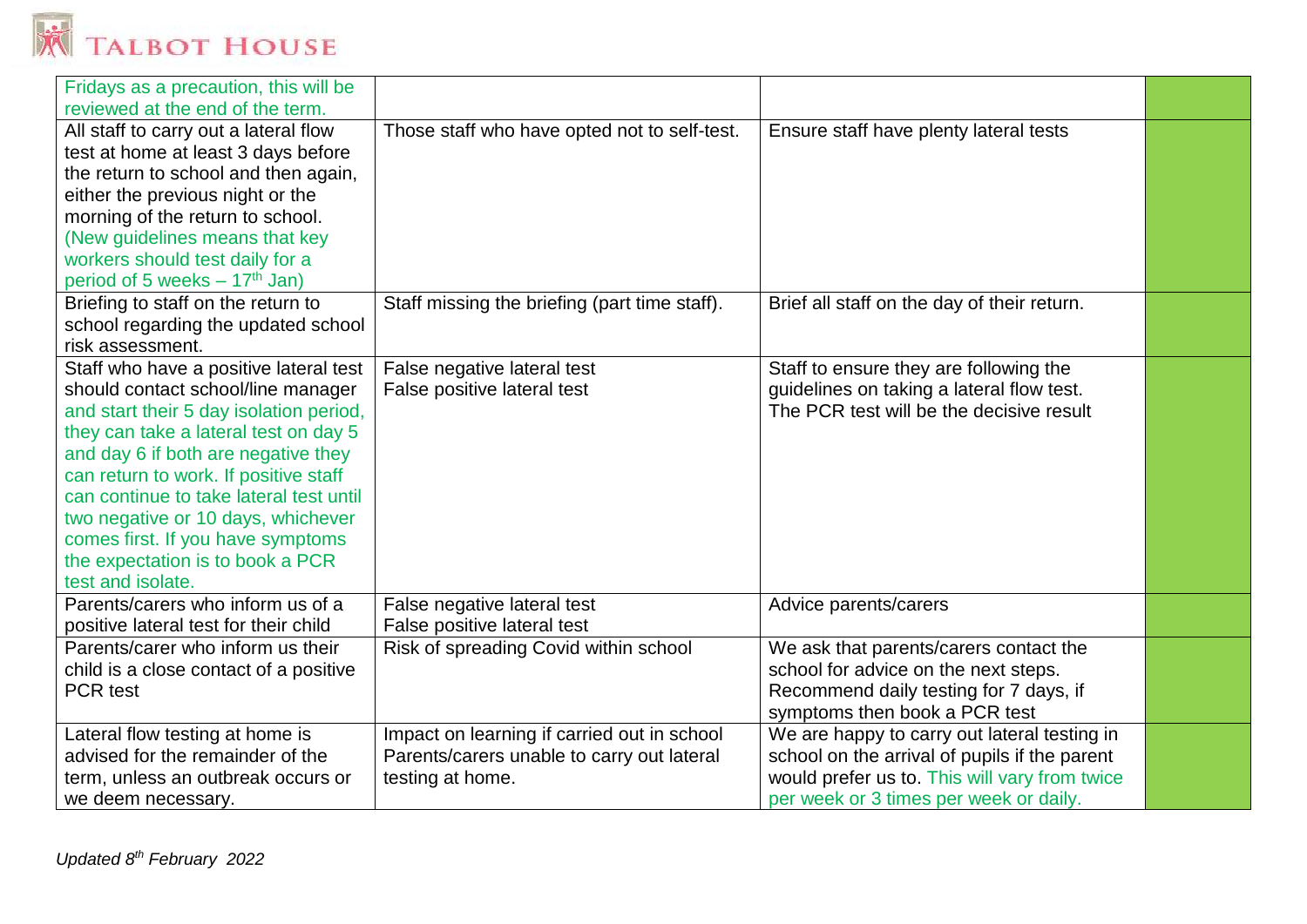

| Staff who test positive from a PCR                                                                                                                                                                       | Close contacts in school and the spreading<br>of the virus                                                                 | Staff will be asked who they feel they have<br>been in close contact with, parents will be<br>informed if pupils have been in close contact<br>with other pupils or staff.<br>Staff who are close contacts will be asked to<br>start daily lateral testing and book a PCR<br>test. |  |
|----------------------------------------------------------------------------------------------------------------------------------------------------------------------------------------------------------|----------------------------------------------------------------------------------------------------------------------------|------------------------------------------------------------------------------------------------------------------------------------------------------------------------------------------------------------------------------------------------------------------------------------|--|
| Daily routines                                                                                                                                                                                           |                                                                                                                            |                                                                                                                                                                                                                                                                                    |  |
| Staff and pupils will return to<br>wearing face masks in and around<br>school and in the classroom as per<br>guidance from January 2022. (until<br>the next guidelines are announced<br>to remove masks) | The spread of the virus with those showing<br>no symptoms.<br>Those staff/pupils who are exempt from<br>wearing face masks | Face coverings are still available for free at<br>school and pupils.                                                                                                                                                                                                               |  |
| CO2 monitors to be placed around<br>school                                                                                                                                                               |                                                                                                                            | CO2 monitors will be placed around the<br>school to identify areas that show poor air<br>quality.                                                                                                                                                                                  |  |
| Ventilation to be considered at all<br>times, in all areas.                                                                                                                                              | Some areas of the school may not have<br>adequate ventilation.                                                             | Avoid places were ventilation may be an<br>issue.<br>Avoid long periods in less ventilated areas.                                                                                                                                                                                  |  |
| Dining areas: no more than 4 per<br>table in the main dining room for<br>upper school.<br>Lower school to continue with meals<br>in their own areas.                                                     | Close contact with any person who is<br>asymptomatic.                                                                      | Evaluate weekly.                                                                                                                                                                                                                                                                   |  |
| In the event of staff shortage,<br>classes may need to be combined.<br>This will be assessed as and when<br>required.                                                                                    | Pupils becoming dysregulated due to<br>sudden changes.                                                                     | Try to inform all pupils and parents of<br>changes in classes as soon as possible to<br>avoid pupils becoming distressed.                                                                                                                                                          |  |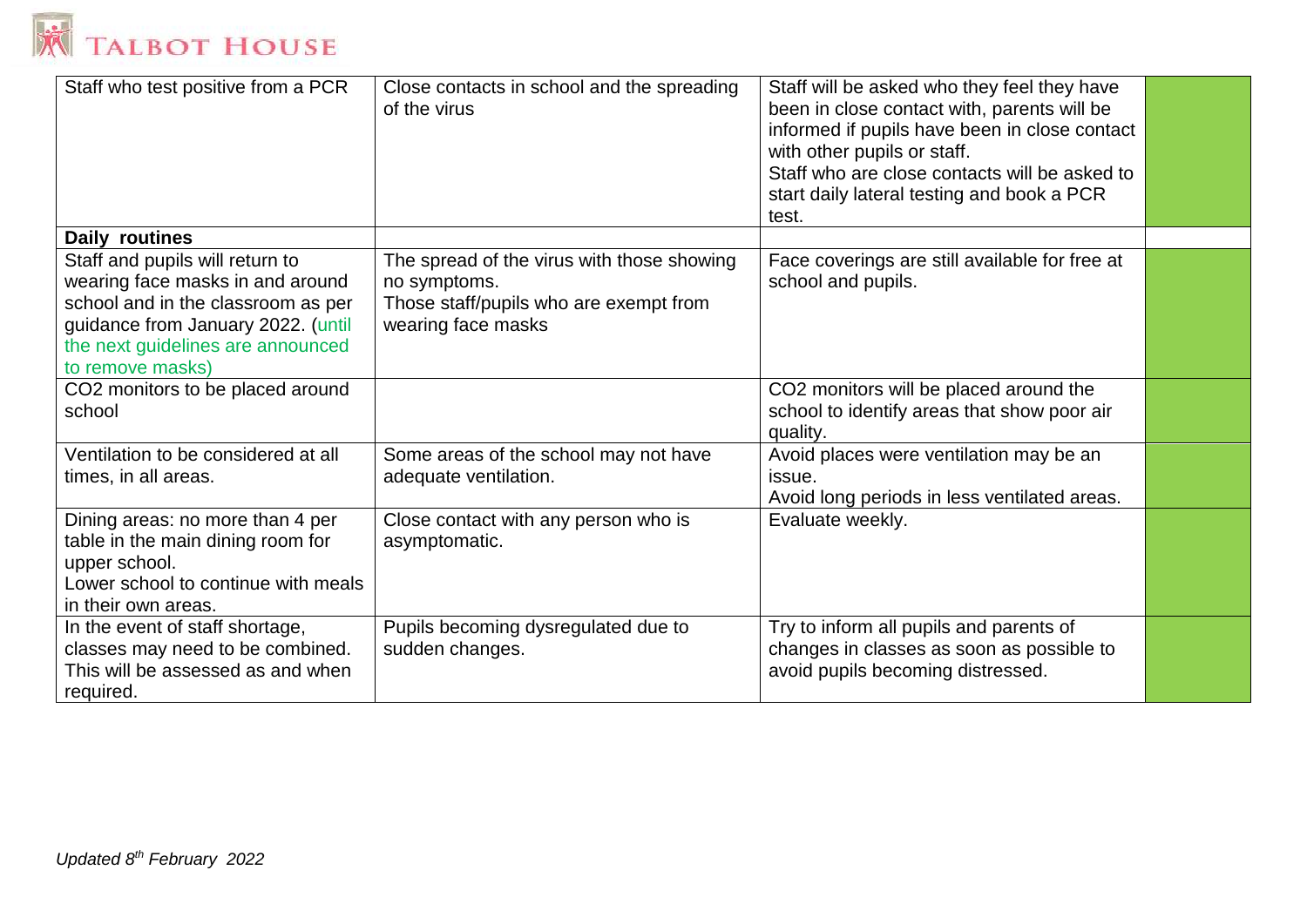

## **We continue to:**

| <b>Risks</b>             | <b>Actions</b>                                                                                                      | <b>RAG</b>    |
|--------------------------|---------------------------------------------------------------------------------------------------------------------|---------------|
| <b>Physical building</b> |                                                                                                                     |               |
| <b>Classrooms</b>        | Small bottles of sanitiser in each classroom (x2)                                                                   |               |
|                          | Desk in each classroom dedicated to a child - (sprayed and wiped after each                                         |               |
|                          | lesson)                                                                                                             |               |
|                          | Their own pot of pens/pencils etc. In each room on their desk                                                       |               |
|                          | Wipes for keyboards at hand                                                                                         |               |
|                          | <b>Tissues on available</b>                                                                                         |               |
|                          | Bottle of spray cleaner for an emergency                                                                            |               |
|                          | Paper towels at hand                                                                                                |               |
|                          | Classroom equipment to be sprayed at the end of each day                                                            |               |
|                          | Soft coverings to be washed regularly $-$ (no transferable soft furnishing)                                         |               |
|                          | Therapy equipment to be sprayed after each use                                                                      |               |
| <b>Common areas</b>      |                                                                                                                     |               |
| Coffee area              | Wall mounted dispenser                                                                                              |               |
|                          | Sit at separate round tables                                                                                        | Good practice |
|                          | Paper towels at hand                                                                                                |               |
| <b>Hall</b>              | Wall mounted dispenser                                                                                              |               |
|                          | Daily briefings and CPD will resume, windows open, consider distance between<br>staff, ventilation and time limits. |               |
| <b>Whole school</b>      | Throughout the school - posters reminding; 2 metre distance, washing hands,<br>catch it, bin it, kill it.           |               |
|                          | Foot print markings and other informative stickers on floors reminding all '2<br>meters'.                           |               |
|                          | Facemasks to be worn.                                                                                               |               |
| Gym                      | To be timetabled and cleaners notified after sessions.                                                              | Good practice |
| Kitchens/staffrooms      | Consider the amount of staff at any one time.                                                                       |               |
|                          | Ventilation.                                                                                                        |               |
| <b>Remote learning</b>   | Blended learning is available for pupils who have to self-isolate due to a positive                                 |               |
|                          | test but not experiencing any symptoms. We continue to have a mixture of                                            |               |
|                          | blended learning in place, personalised to each child and their need.                                               |               |
| <b>School day</b>        | Pupils arrive at 09:00 and leave at 15:00 (Mon - Thur) and 14:30 on Fridays                                         | Good practice |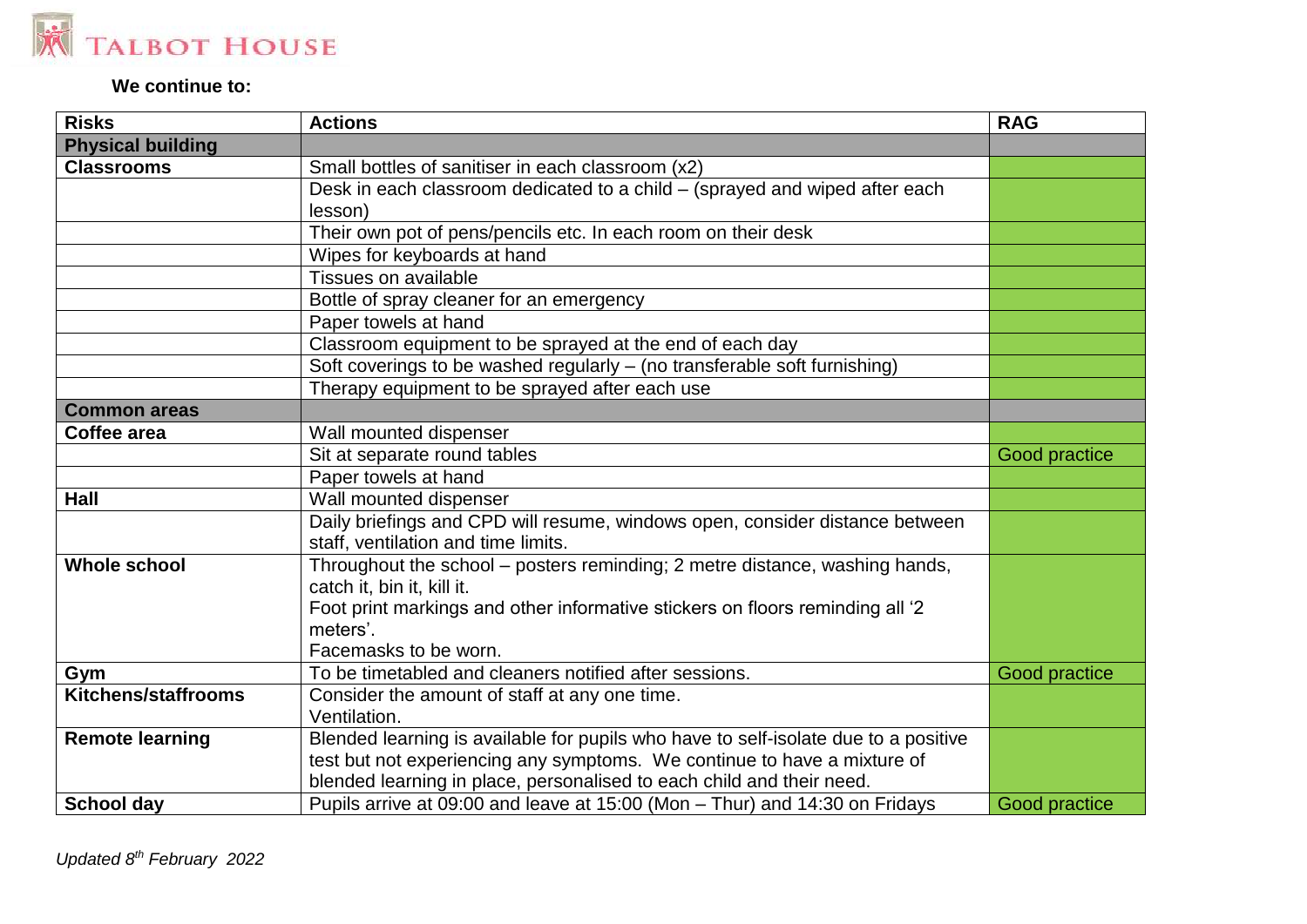# **K TALBOT HOUSE**

|                              | When pupils arrive, they are asked to sanitise hands on entry. Pupils are               |                      |
|------------------------------|-----------------------------------------------------------------------------------------|----------------------|
|                              | regularly reminded to sanitise/wash hands throughout the day.                           |                      |
| Food                         | Breakfast: tables will be partially laid out, the catering staff will prepare breakfast | On going             |
|                              | and serve. Staff will encourage children to use the one-way system and sanitise         |                      |
|                              | hands before entering the dining hall and on leaving.                                   |                      |
|                              | Upper school will sit in the same seats as lunch, only the upper school will use        |                      |
|                              | the dining hall. A maximum of 4 people per table.                                       |                      |
|                              | Primary will have breakfast in their own area.                                          |                      |
|                              | Lunch: Pupils sit at their allocated seat, the catering staff will prepare food and     |                      |
|                              | serve food. Catering staff will continue to deliver food to primary/nurture and         |                      |
|                              | Aces.                                                                                   |                      |
|                              | Only upper school will sit in the dining area, primary will eat in their own area.      |                      |
| <b>Enrichment curriculum</b> | The expectation is that we continue our enrichment curriculum as normal.                | On going             |
|                              | Staff and children will be expected to follow national guidelines/measures when         |                      |
|                              | in the community.                                                                       |                      |
| <b>Gatherings/meetings</b>   | Assemblies will resume on a Friday afternoon - (to be reviewed as needed)               |                      |
|                              | Annual reviews will be remote when possible                                             |                      |
|                              | End of day briefing will resume at the end of each day. Extra care will be taken,       |                      |
|                              | distance, good ventilation, taking extra care of the time spent in a room.              |                      |
| <b>Visitors</b>              | Visitors will be limited, however, essential visits can still take place, but meetings  |                      |
|                              | will be virtual where possible / appropriate.                                           |                      |
|                              | Interviews for staff will resume on site.                                               |                      |
|                              | Governors will be able to come on site for monitoring and visits.                       |                      |
|                              | Visitors will be asked to wear a mask around school.                                    |                      |
| <b>Transport</b>             | SEND transport may require pupils to wear a face covering if they are aged 12 or        |                      |
|                              | over. The decision will be that of the driver.                                          |                      |
| <b>Signposting</b>           | We have posters displayed throughout the school, visually reminding staff and           |                      |
|                              | pupils to wash hands regularly and catch it, bin it.                                    |                      |
|                              | The school also has 2 metre indicators on the floor for visual reminders.               |                      |
|                              | Extra 'footprints' and 'keep distance stickers have been stuck on the floor in the      |                      |
|                              | main hall, coffee area, and on the top corridor for visual reminders.                   |                      |
| <b>Positive handling</b>     | In extreme circumstances that may lead to a more serious outcome, positive              | <b>Good practice</b> |
|                              | handling may be used. If this happens, the members of staff will be expected to         |                      |
|                              | wash immediately or as soon as possible.                                                |                      |
|                              | • Pupil risk assessment updated (working document).                                     |                      |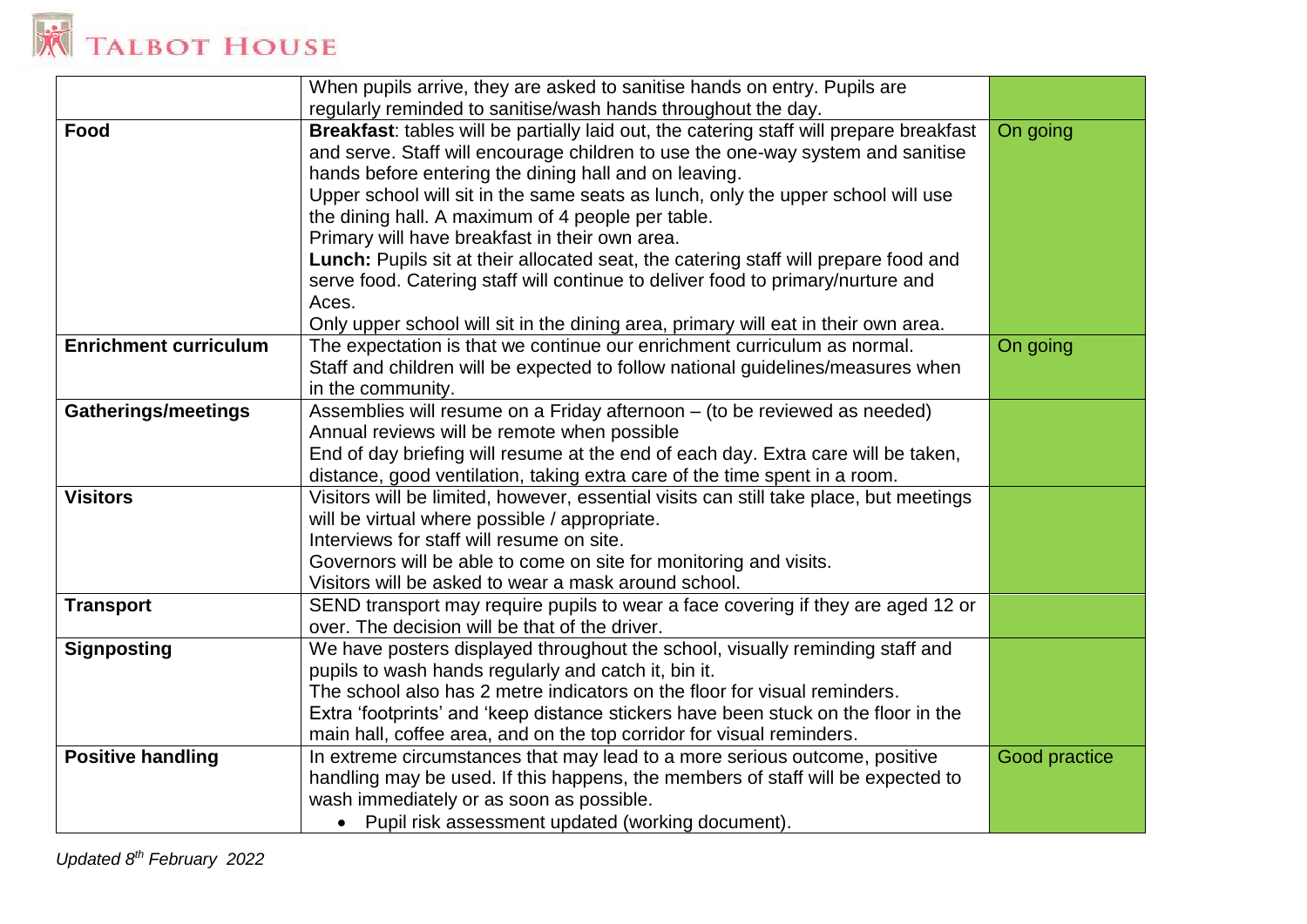

|                       | Staff should call for support immediately.<br>$\bullet$                              |  |
|-----------------------|--------------------------------------------------------------------------------------|--|
|                       | Use distraction, anticipate pupils becoming heightened and intervene                 |  |
|                       | before they become too distressed.                                                   |  |
|                       | Use outdoor space for 'time out'.                                                    |  |
|                       | A spare set of clothing at school to change into if required.                        |  |
|                       | All staff should wash hands immediately after using positive handling.               |  |
| Communication         | Regular communication will continue - parents/carers, social workers, family         |  |
|                       | workers and any other professionals involved.                                        |  |
|                       | Limited face to face meetings held, virtual meetings will continue and should be     |  |
|                       | the first suggestion.                                                                |  |
|                       | CPD will resume on site, face to face, however, we can opt for virtual training if   |  |
|                       | appropriate.                                                                         |  |
|                       | Whole school risk assessment to be updated according to changes to guidance          |  |
|                       | as and when required. Uploaded to the website.                                       |  |
| Whole school cleaning | Cleaning staff has been increased to cover the majority of the full school day and   |  |
|                       | beyond. This ensures there is a high level of cleaning throughout the Trust.         |  |
| <b>Catering</b>       | Catering staff will follow food hygiene regulations and guidelines outlined by       |  |
|                       | Health and Safety.                                                                   |  |
|                       | Lower school to eat in their own areas, upper school in the dining hall.             |  |
|                       | Staff/pupils allocated their own table for breakfast and lunch, 4 people to a table, |  |
|                       | use the hall, dining hall and coffee area.                                           |  |
|                       | Catering staff will serve meals to the table, if staff/pupils require food from the  |  |
|                       | salad bar they will queue and consider distance.                                     |  |
|                       | Children/staff will continue to enter the dining area via a one-way system,          |  |
|                       | staff/pupils will dispose of cutlery and food waste by placing on the trolley and    |  |
|                       | using the allocated bin. They will then be expected to sanitise their hands.         |  |
|                       | We will resume the plastic washable cups for water                                   |  |
|                       | Breakfast - pupils/staff will sit at a table, maximum of 4 people.                   |  |
| <b>Admin area</b>     | A clear Perspex screen has been erected at reception. (Staff can decide if this is   |  |
|                       | needed or not depending on outbreaks)                                                |  |
|                       | No school staff will enter the admin area unless permission is given.                |  |
|                       | All staff needing supplies ring ahead to reception and pick up supplies from the     |  |
|                       | other side of the screen.                                                            |  |
|                       | Medication/first aid will be administered in the reception area through the          |  |
|                       | Perspex screen. Staff will radio ahead to ensure that the area is clear.             |  |

*Updated 8 th February 2022*